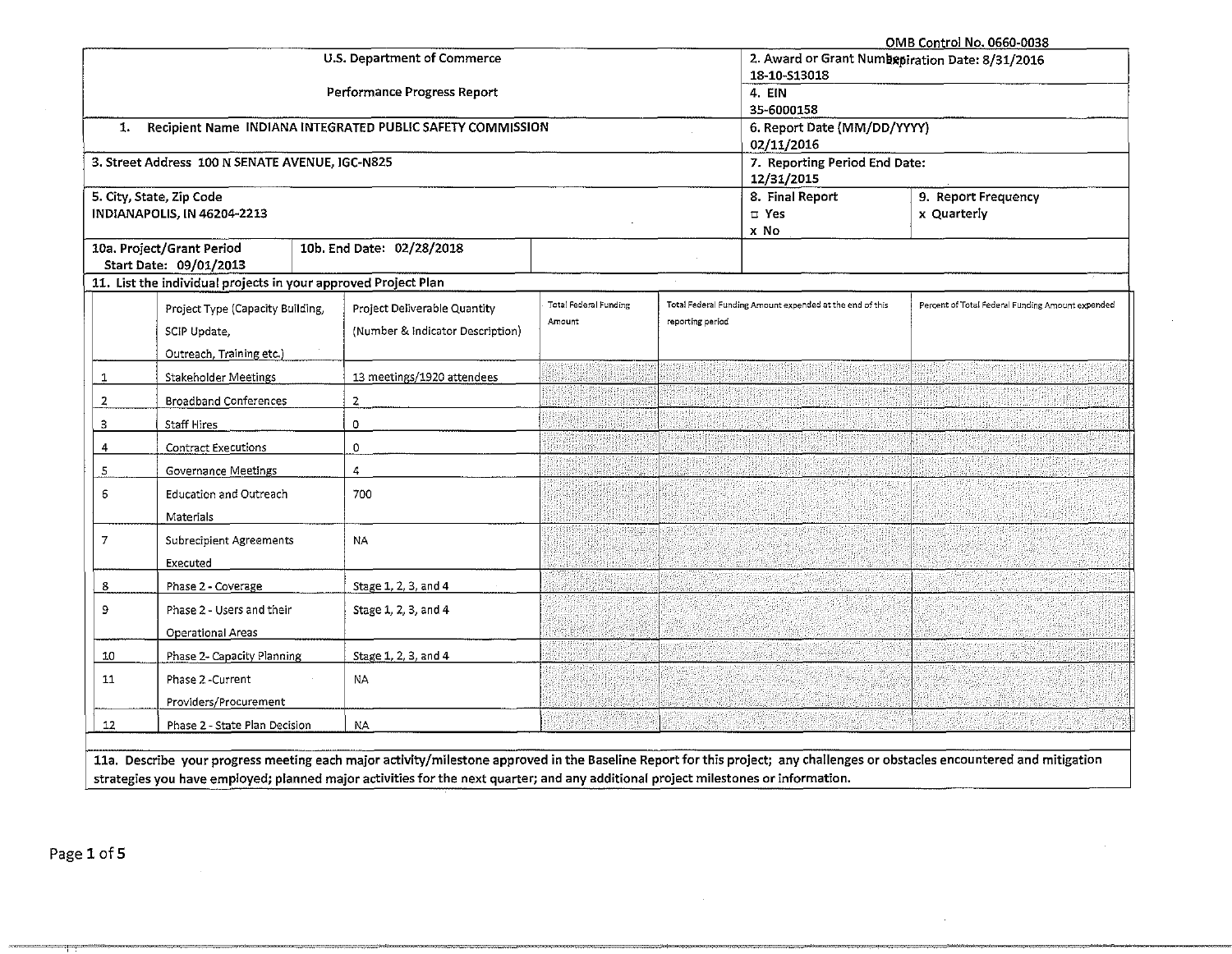## Milestone Activities

- 1. Stakeholder Meetings -Indiana FirstNet staff also purchased booth space at several association conferences for stakeholder outreach:
	- Hospital Preparedness Symposium (150 attendees)
	- Emergency Managers' Association of Indiana {200 attendees}
	- Indiana Association of County Commissioners (300 attendees)
- 2. Broadband Conferences David Vice and Steve Skinner attended the October 2015 SPOC meeting in Denver CO.
- 3. Staff Hires-Two hires were completed in November 2015: an Outreach Coordinator {South region) and the Training Coordinator
- 4. Contract Executions- None
- 5. Governance Meetings- Four governance meetings were held in this reporting period. The Integrated Public Safety Commission (IPSC} and Statewide lnteroperability Executive Committee (SIEC) both held quarterly meetings on December 15, 2015. Two SIEC monthly conference calls were also held. FirstNet/broadband updates and activity details were provided to commissioners/representatives at all meetings.
- 6. Other Activities
	- Focus group convener Michael Baker lnt'l delivered its final report to IPSC in October 2015 .
	- The data collection review was held on October 30, 2015.
	- David V1ce gave a presentation at the North America LTE Conference on November 9, 2015
	- Steve Skinner attended the ISSI conference in Atlanta in November 2015.
	- Project staff continues to meet weekly to discuss broadband issues, strategy and logistics. The two chairs of the Indiana Broadband Working Group (Indiana Department of Homeland Security Executive Director David Kane and Indiana Chief Information Officer Paul Baltzell) attend these meetings at least once a month, along with other key FirstNet interested parties.
- 7. Project Team attended all NCSWIC and FirstNet/NTIA webinars and participated in the SPOC calls.
- 8. IPSC staff started work with the Indiana Department of Administration on a *Request for Proposal* for general project management and additional data collection.

| 11b. If the project team anticipates requesting any changes to the approved Baseline Report in the next quarter, describe those below. Note that any substantive changes to the |       |                     |        |  |  |  |  |  |
|---------------------------------------------------------------------------------------------------------------------------------------------------------------------------------|-------|---------------------|--------|--|--|--|--|--|
| Baseline Report must be approved by the Department of Commerce before implementation.                                                                                           |       |                     |        |  |  |  |  |  |
|                                                                                                                                                                                 |       |                     |        |  |  |  |  |  |
| 11c. Provide any other information that would be useful to NTIA as it assesses this project's progress.                                                                         |       |                     |        |  |  |  |  |  |
|                                                                                                                                                                                 |       |                     |        |  |  |  |  |  |
|                                                                                                                                                                                 |       |                     |        |  |  |  |  |  |
| 11d. Describe any success stories or best practices you have identified. Please be as specific as possible.                                                                     |       |                     |        |  |  |  |  |  |
|                                                                                                                                                                                 |       |                     |        |  |  |  |  |  |
|                                                                                                                                                                                 |       |                     |        |  |  |  |  |  |
| 12. Personnel                                                                                                                                                                   |       |                     |        |  |  |  |  |  |
|                                                                                                                                                                                 |       |                     |        |  |  |  |  |  |
| 12a. If the project is not fully staffed, describe how any lack of staffing may impact the project's time line and when the project will be fully staffed.                      |       |                     |        |  |  |  |  |  |
|                                                                                                                                                                                 |       |                     |        |  |  |  |  |  |
| IPSC has posted for the Outreach Coordinator (North region) and hope to have the position filled in the next quarter.                                                           |       |                     |        |  |  |  |  |  |
|                                                                                                                                                                                 |       |                     |        |  |  |  |  |  |
| 12b. Staffing Table                                                                                                                                                             |       |                     |        |  |  |  |  |  |
| Job Title                                                                                                                                                                       | FTE % | Project(s) Assigned | Change |  |  |  |  |  |
|                                                                                                                                                                                 |       |                     |        |  |  |  |  |  |

'~~~ ~,,,. ~," ,,, ,~~~~~~-~-~

Page 2 of 5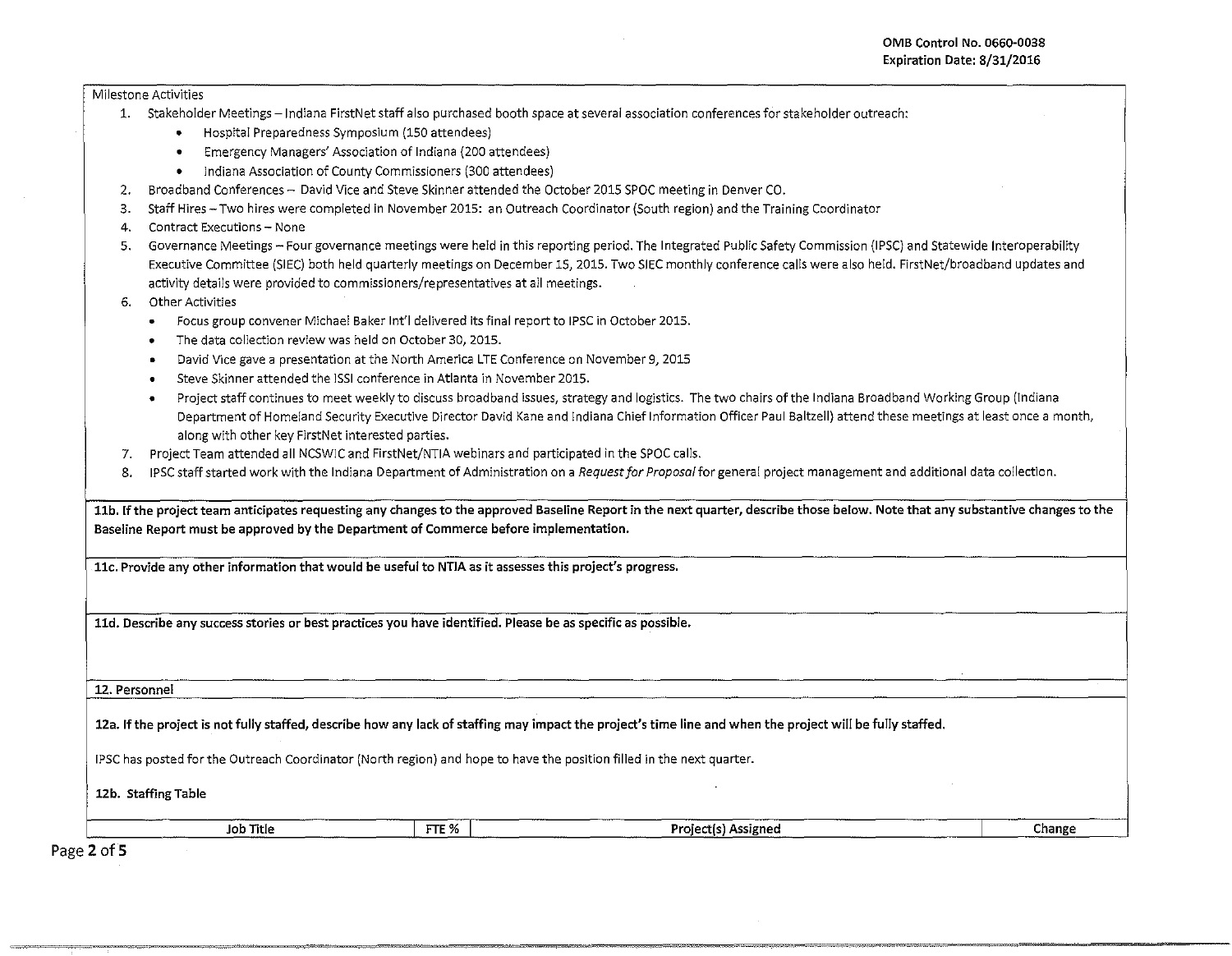| <b>Executive Director</b>                     | .15  | FirstNet Single Point of Contact                                                          |                       |  |  |
|-----------------------------------------------|------|-------------------------------------------------------------------------------------------|-----------------------|--|--|
| Statewide Interoperability Coordinator (SWIC) | .5   | Provides project oversight                                                                |                       |  |  |
| Communications Director                       | .5   | Directs outreach program and oversee grant reporting                                      |                       |  |  |
| Comptroller                                   | .05  | Supports budgetary and financial requirements, including grants and RFPs                  |                       |  |  |
| <b>Operations Manager</b>                     | .05  | Provides operational support                                                              |                       |  |  |
| Logistics Manager                             | .05  | Provides technical guidance (SME)                                                         |                       |  |  |
| Field Coordinator                             | .5   | Provides outreach/education                                                               |                       |  |  |
| Field Coordinator                             | .5   | Provides outreach/education                                                               |                       |  |  |
| Administrative Assistant                      | .05  | Provides administrative support for governance meetings and other project<br>requirements |                       |  |  |
| Clerk                                         | .045 | Provides clerical support                                                                 |                       |  |  |
| Co-chair of Exec Comm (IN DHS Dir)            | .05  | Provides Governance                                                                       |                       |  |  |
| Co-chair of Exec Comm (CIO)                   | .05  | Provides Governance                                                                       |                       |  |  |
| Gov's Ofc Public Safety Counselor             | .00. | Provides Governance                                                                       | Not charging to grant |  |  |
| GIS Coordinator                               | .07  |                                                                                           | Started on SLIGP      |  |  |

----- I Add Row Remove Row ---~

**13. Subcontracts (Vendors and/or Subrecipients}** 

13a. Subcontracts Table - Include all subcontractors. The totals from this table must equal the "Subcontracts Total" in Question 14f.

| Name                                                          | Subcontract Purpose          | Type<br>(Vendor/Subrec.) | RFP/RFQ<br>Issued<br>(Y/N) | Contract<br>Executed<br>(Y/N) | Start<br>Date  | End<br>Date    | Total Federal<br>Funds Allocated | Total Matching<br>Funds Allocated | Project and % Assigned |
|---------------------------------------------------------------|------------------------------|--------------------------|----------------------------|-------------------------------|----------------|----------------|----------------------------------|-----------------------------------|------------------------|
| Professional<br>Conventions<br>and Meetings.<br>Inc. (ProCaM) | Conference Planner           | Vendor                   | N                          | Y                             | 09/01/<br>2014 | 08/31/<br>2016 | 24,000                           | 0                                 | <b>NA</b>              |
| Michael Baker<br>Intl. (via<br>Guidesoft)                     | Vendor for Focus<br>Groups   | Vendor                   | $\lambda$                  | v                             | 07/08/<br>2015 | 12/08/<br>2015 | 89,800                           | Ð                                 | <b>NA</b>              |
| <b>TBD</b>                                                    | Asset Survey                 | Vendor                   | v                          | N                             | TBD            | TBD            | 422,850                          | 0                                 | <b>NA</b>              |
| TBD.                                                          | Data<br>Collection/Alignment | Vendor                   | ν                          | N                             | TBD            | TBD            | 1,369,375                        | 0                                 | <b>NA</b>              |

 $\mathsf{Add}\ \mathsf{Row} \subset \mathbb{R}$  - Remove Row -

**13b. Describe any challenges encountered with vendors and/or subrecipients.** 

"'"-----c=----0>"""'~'=·==< '~""~=•mo .. ~·~ m• M"M-···~ "' ""-~- """'"""=~,--~>M•M-~.0---· ~-- ~» <sup>=</sup>="''

-------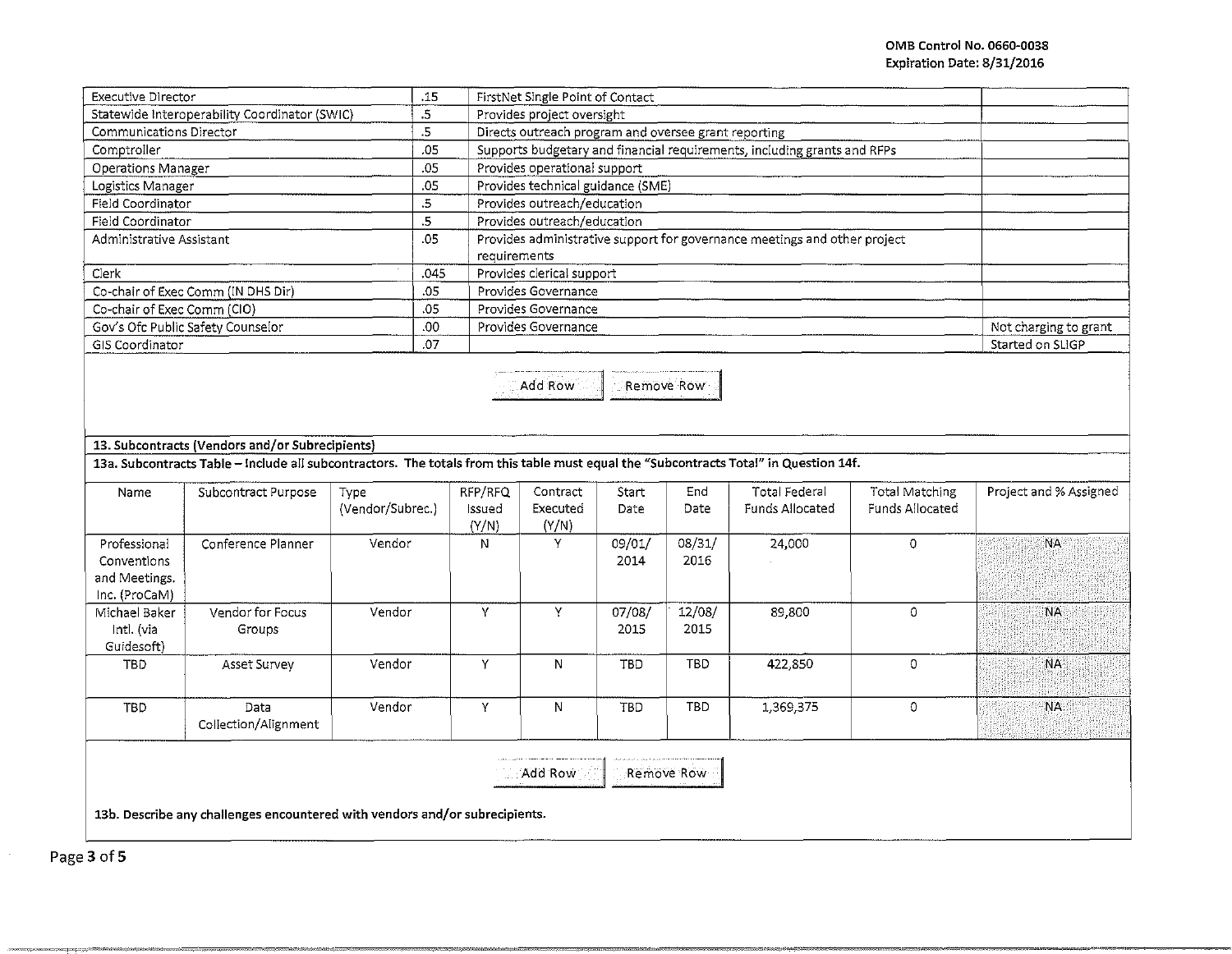-~ -~- ~--~,

The IPSC contract with ProCaM was extended for one year in August 2015; the new contract end date is 08/31/2016.

Michael Baker lnt'l was selected as the focus group vendor in August 2015 and their work was completed in October 2015. Of the total \$89,800 billed to IPSC by Michael Baker lnt'l, only \$78,400 was paid by IPSC because the vendor was unable to document or itemize the \$11,400 in project expenses.

## 14. Budget Worksheet

Columns 2, 3 and 4 must match your current project budget for the entire award, which is the SF-424A on file. Only list matching funds that the Department of Commerce has already approved.

| Project Budget Element (1)   | Federal Funds<br>Awarded (2) | Approved Matching<br>Funds (3) | Total Budget<br>(4) | Federal Funds<br>Expended (5) | Approved Matching Funds<br>Expended (6) | Total Funds Expended (7) |
|------------------------------|------------------------------|--------------------------------|---------------------|-------------------------------|-----------------------------------------|--------------------------|
| a. Personnel Salaries        | 0.00                         | 454,005.00                     | 454,005.00          | 0.00                          | 178,702.52                              | 178,702.52               |
| b. Personnel Fringe Benefits | 0.00                         | 127,121.00                     | 127,121.00          | 0.00                          | 50,042.30                               | 50,042.30                |
| c. Travel                    | 328,959.00                   | 0.00                           | 328,959.00          | 18,418.17                     | 0.00 <sub>1</sub>                       | 18,418.17                |
| d. Equipment                 | 0.00                         | 0.00                           | 0.00                | 0.00                          | 0.00                                    | 0.00                     |
| e. Materials/Supplies        | 0.00                         | 0.00                           | 0.00                | 0.00                          | 0.00                                    | 0.00                     |
| f. Subcontracts Total        | 1,906,025.00                 | 0.00                           | 1,906.025.00        | 94,480.16                     | 0.00                                    | 94,480.16                |
| g. Other                     | 119,520.00                   | 7,500.00                       | 127,020.00          | 40,546,25                     | 0.00                                    | 40,546.25                |
| h. Total Costs               | 2,354,504.00                 | 588.626.00                     | 2,943,130.00        | 153,804.58                    | 228,744.82                              | 382,549.40               |
| i. % of Total                | 80%                          | 20%                            | 100%                | 40.2%                         | 59.8%                                   | 100%                     |

15. Certification: I certify to the best of my knowledge and belief that this report is correct and complete for performance of activities for the purpose(s) set forth in the award documents. . ··· ; ... · .. •... ·.·. >\_ .·.•.·· ... · . . . . ... .·· ·• • • •• . .... · .. · ·.· . · ... ..

**16a. Typed or printed name and title of Authorized Certifying Official 16c. Telephone (area code, number, and extension)** David W. Vice 317-232-8993 Executive Director, Indiana Integrated Public Safety Commission State Point of Contact **16d. Email Address dvice@ipsc.in.gov 16b. Signature of Authorized Certifying Official 16e. Date Report Submitted (month, day, year) 16e. Date Report Submitted (month, day, year)**  $\frac{1}{\sqrt{2}}$  *D and W. VICE* 02/02/2016 Revised 02/11/2016

Page 4 of 5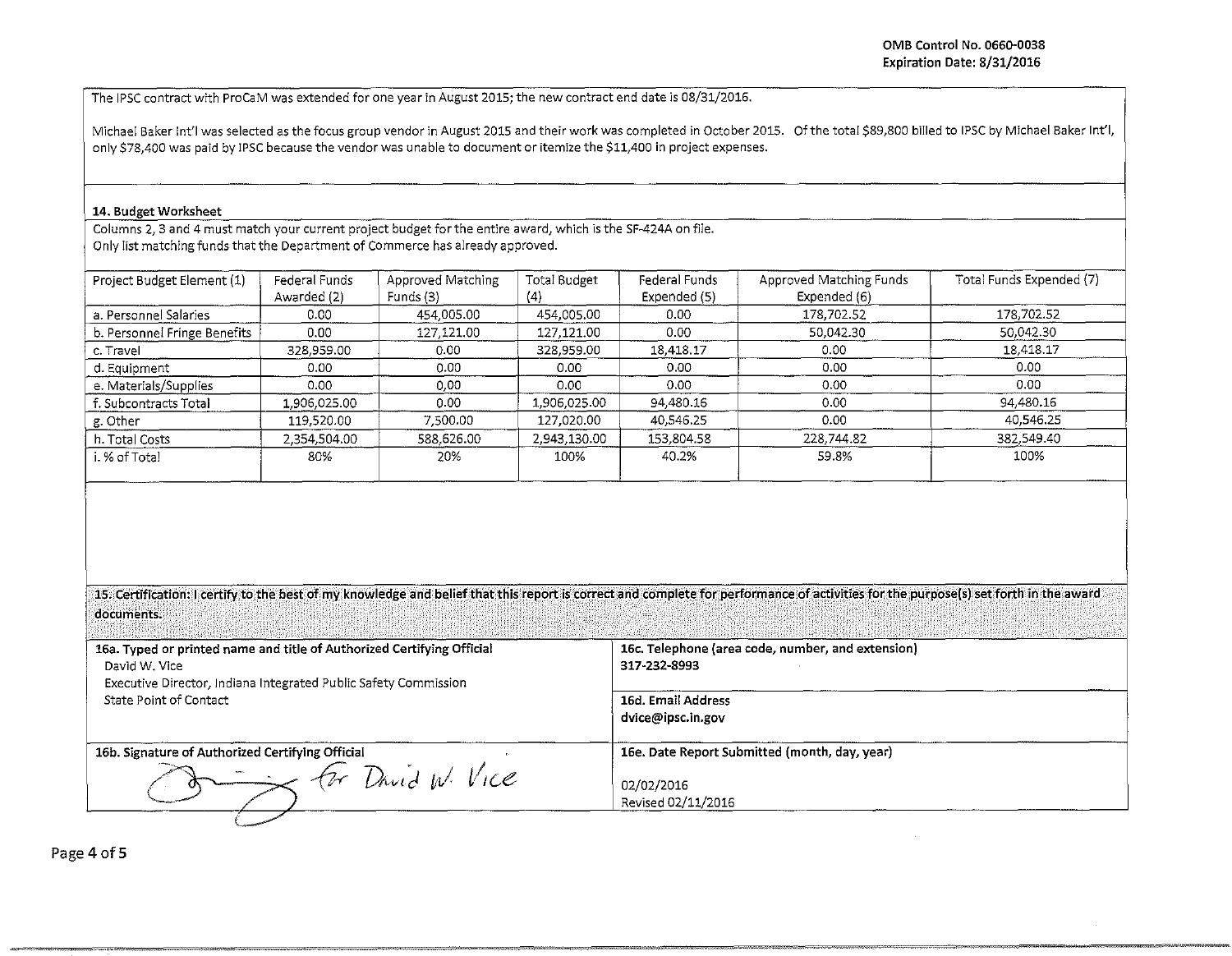According to the Paperwork Reduction Act, as amended, no persons are required to respond to a collection of information unless it displays a currently valid OMB control number. Public reporting burden for this co!lection of information is estimated to average 10 hours per response for the application process, including time for reviewing instructions, searching existing data sources, gathering and maintaining the data needed, and completing and reviewing the collection of information. Send comments regarding the burden estimate or any other aspect of this collection of information, including suggestions for reducing this burden, to Michael Dame, Director, State and Local Implementation Grant Program, Office of Public Safety Communications, National Telecommunications and Information Administration, U.S. Department of Commerce (DOC), 1401 Constitution Avenue, N.W., HCHB, Room 7324, Washington, D.C. 20230.

-·~ =•'-' -~ ,.,...,= • ·==~-=-·~~~~-